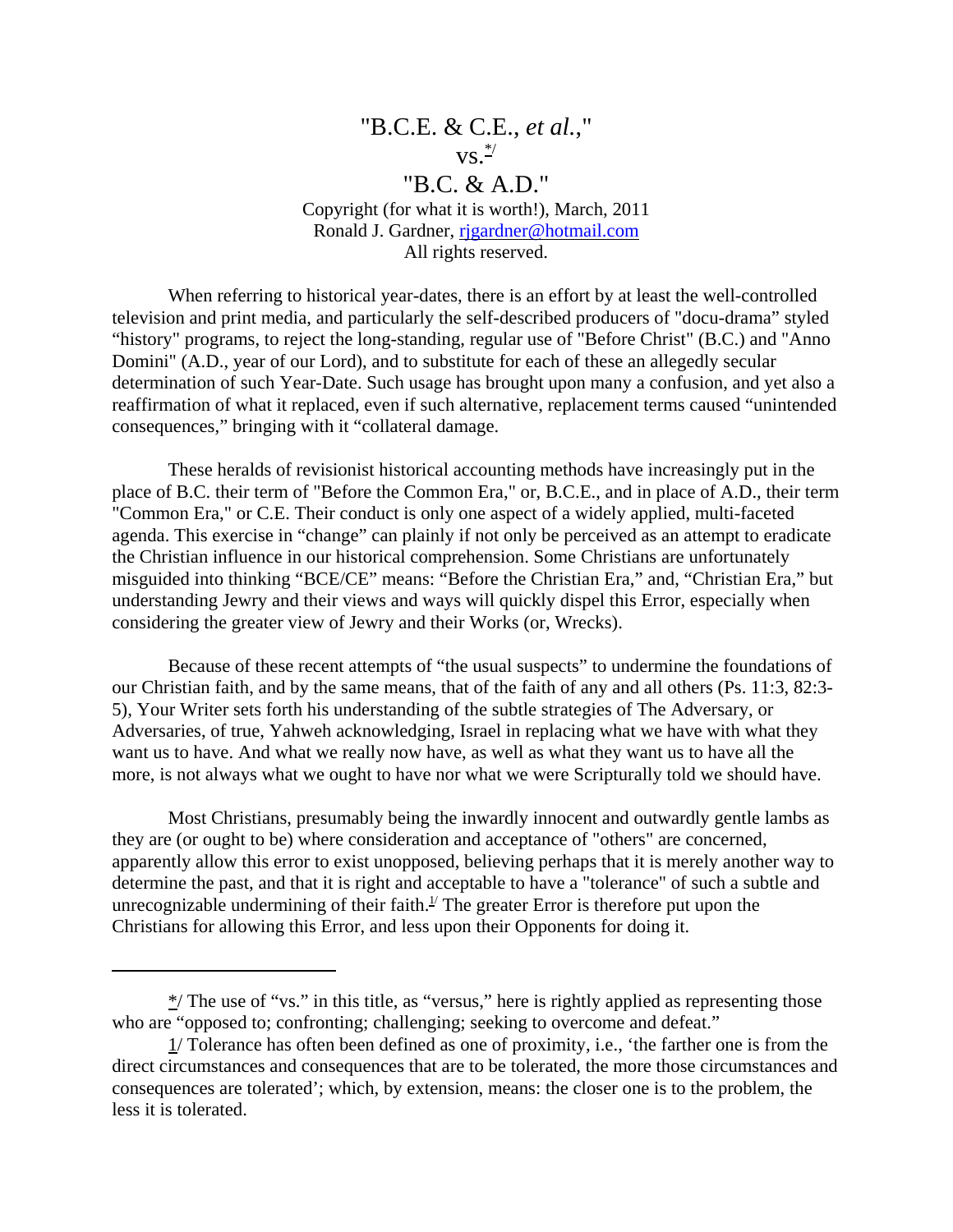First may be considered the proposed terms, B.C.E. and C.E. and several other interloping methods. These haves not (yet) entirely supplanted entirely "B.C. / A.D." as the (inter)national annual timekeeping indicator of choice. No doubt, when referring to historical dates, there has been a recent effort afoot by television "docu-drama history" producers and news media snippet moguls to encourage their viewers to reject the ordinary use of "Before Christ" and "Anno Domini," and make timely use of the deftly suggested "secular" phrase "Before the Common Era" and "Common Era," said to be a non-religious date-measurement system. Newz & Entertainment media usage maybe profuse in its application, but newz nor neither entertainment industry usage nor aggressive suggestions from it and its minions makes it so: BCE and CE are as "religious" as are B.C. and A.D., as it will be soon seen, below.

Second, as if this were not enough, that dual set of annual descriptives is not alone. There has also been a recent and very glibly asserted new mechanism of avoidance: "B.P.,' or "Before (the) Present." This happily rather obscure term of "Before Present" could not inform anyone of when a particular moment in "the past" had occurred, since the "present," in which the Reader considers that past historical moment, will continually move farther away from the historical event contemplated, causing that Year Date to increase in how many years it had previously occurred, making every book and article obsolete and in need of revision or updating after each chronological year.

Some calendric interlopers find use for "Anno Mundo, A.M.", or "Year of the World", but who decides when that First Year was? Consider also the similarly adjustable "Y.A.," as in "Years Ago," and "MYA," as in "Million Years Ago." From what point in time? Today? Or, from when the article was written? Adjusted to "Before Present"? And, when was the article written? More obsoleteness and endless updating of previous works. Too much effort, in calculations, too costly in publication, and not enough reliable "bench marks" from which to measure ancient or any history accurately. All this serves no other purpose than to confuse, and perhaps re-direct, which serves an Adversary rather nicely.

But there is yet another method coming along, rarely seen today, but its use may easily take more of a hold sometime in the not-so-distant future than the above examples (and someone actually used this one in a "news" article): "A.C.E." Even though its usage had no explanatory definition accompanying it, in its context, the first conclusion one may arrive at or should arrive at, and be probably correct, was that ACE means "After the Christian Era." And the proponents of ACE mean it. It almost rightly assumes "Christianity" as we know of it today, and by that extension the people who adhere to it as their faith, will not, in that future time, exist as a religious practice nor as a religious people in this world; and, therefore, the reckoning of the years in historical terms will then be labeled "Before the Christian Era" (again, BCE), and A.C.E., After the Christian Era." Of course, this is assuming those non-Christian and/or anti-Christian users bother to acknowledge the then-demised, previous existence of the Christian faith, or to admit its once former place. (By ignoring it, maybe it will go away; and it probably will).

To better explain the reasoning behind any of these new terms of Year-Dating, the Jews, the ones almost always promoting such revisionist historical terms, consider everything that is "not Jewish" as being "common," which Judaism and Jewry define almost consistently as: